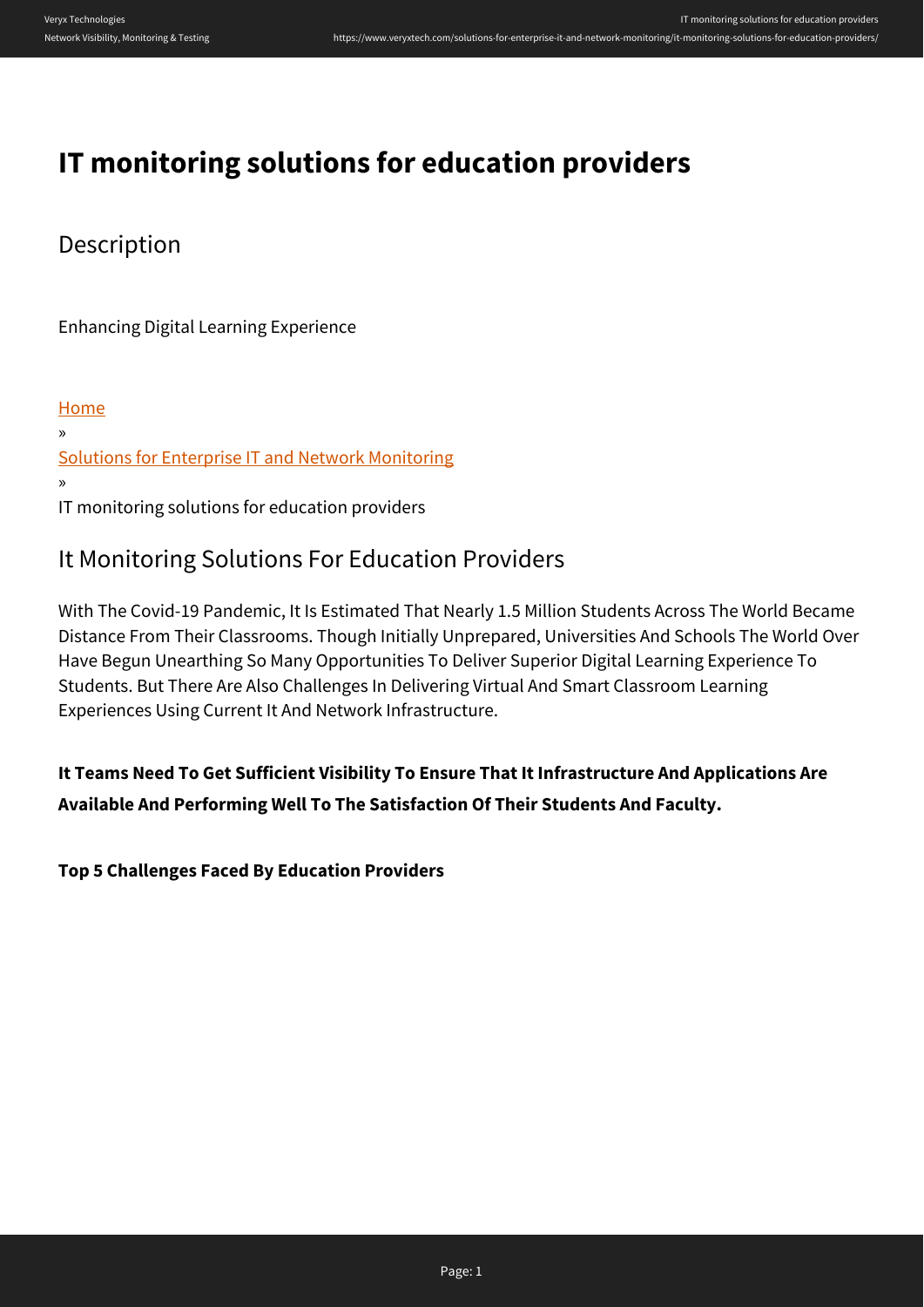

Stability Of It Infrastructure

Shared Nature Of Internet Bandwidth, Sudden Demand Changes And Software Dependencies Can Play Spoil-Sport.



Availability Of Critical Saas Applications

Connectivity From A Central Hub And Distribution To Other Campus Locations Need To Be Closely Monitered.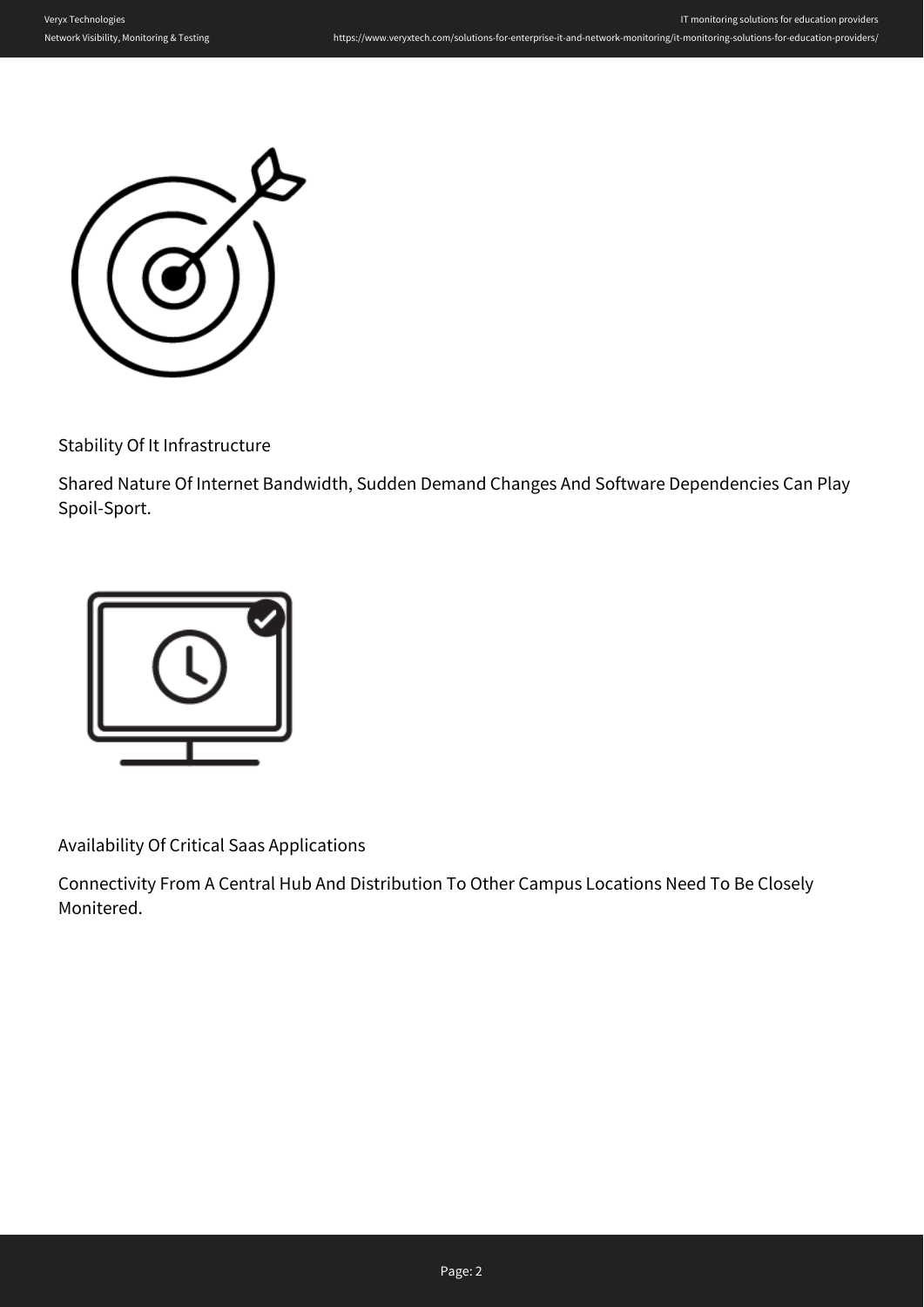

Increasing Capacity And Demand

Ineffective Tracking Of Capacity Utilization And Planning For Demand Could Result In Breakdowns And Poor Performance.



Remote Student And Faculty Support

Enabling Consistent Student And Faculty Experiences For Collaboration Regardless Of Location, Device Type, Connectivity Etc.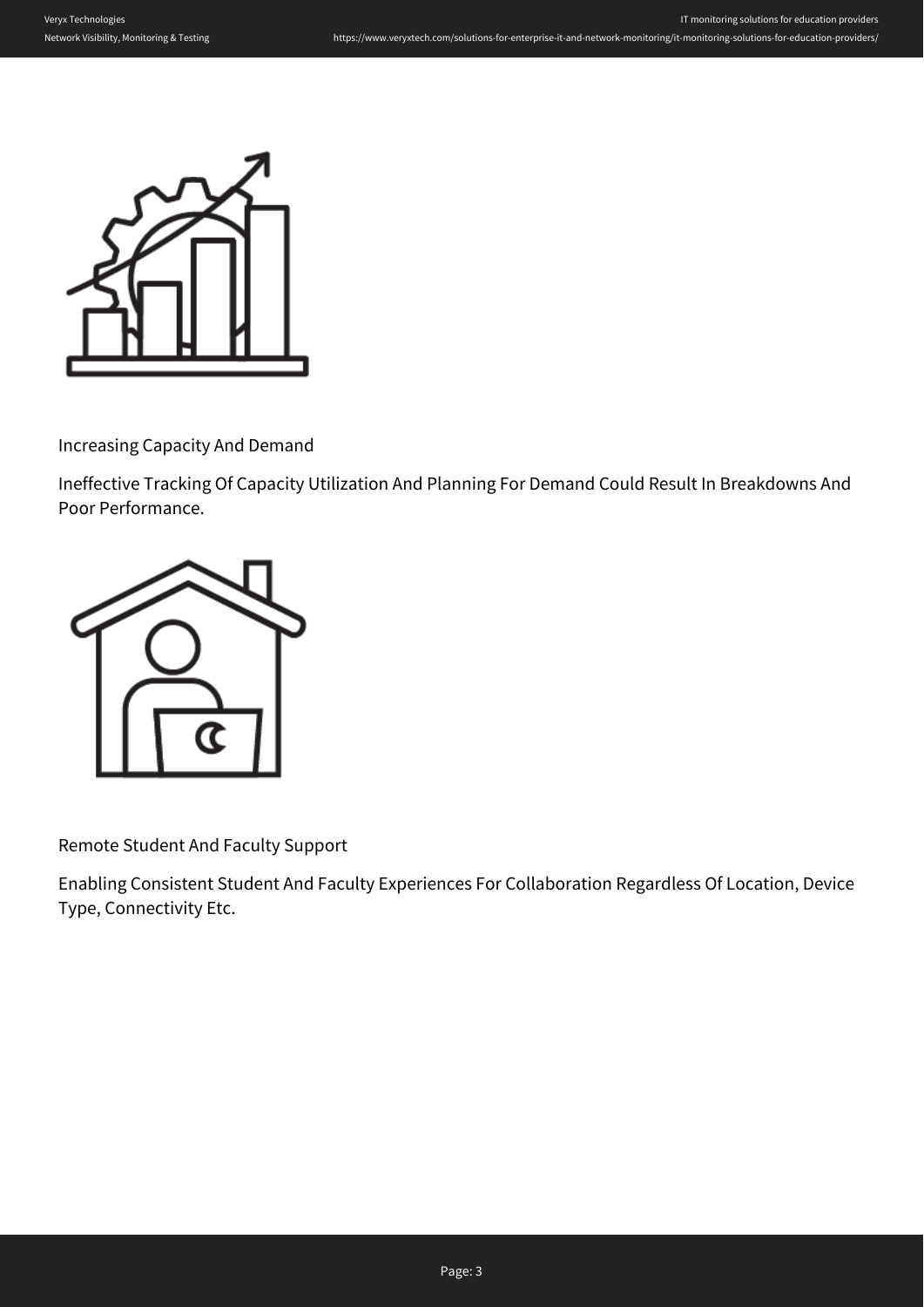

Increased Threats From Remote Workers Devices

End User Device Accessed From Less Secure Environments Can Prove Risky.



Limitations Of Existing Tools

Multiple Vendor Specific Monitoring Systems And Home-Grown Tools Not Sufficiently Upto The Task.

Veryx Cloudmon Itim And Ntm Enables Education Providers To Overcome Challenges Related To It Infrastructure And Network Performance:

| Challenge                          | Veryx Cloudmon visibility solution                        |
|------------------------------------|-----------------------------------------------------------|
| Effectiveness of IT infrastructure | Provides timely intelligent alerts for potential problems |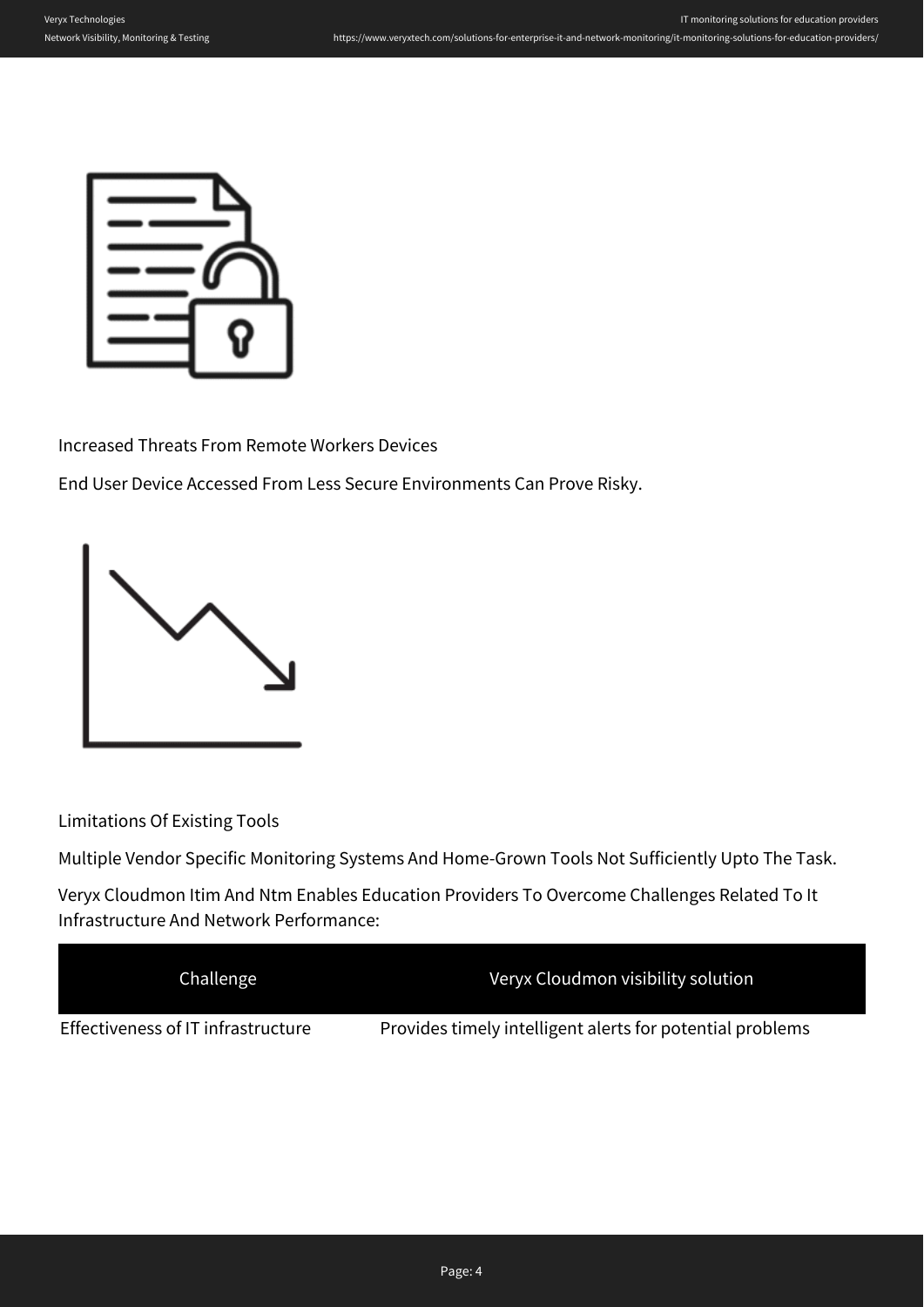| Time critical applications         | Supports monitoring at high granularity for critical<br>applications            |
|------------------------------------|---------------------------------------------------------------------------------|
| Capacity and demand                | Provides reporting on utilization levels                                        |
| Remote site support                | Supports monitoring of remote devices for quick trouble-<br>shooting            |
| Threats from compromised resources | Provides visibility of threats from the network                                 |
| Limitations of existing toolsets   | Consolidates and provides a unified view of servers, networks<br>and end-points |
|                                    |                                                                                 |



Unified Visualization

Easily Administer It Infrastructure To Resolve Issues.